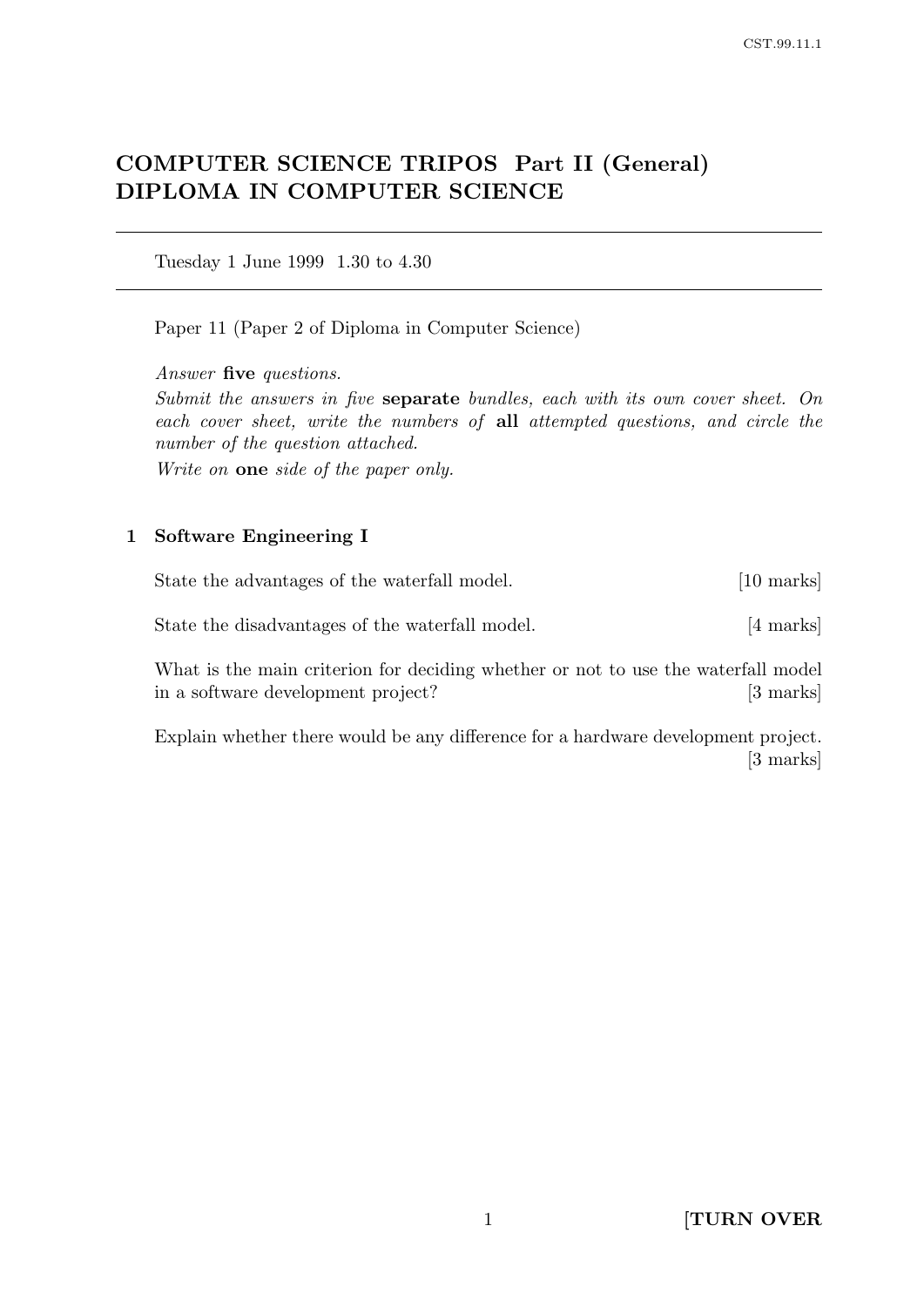# 2 Foundations of Programming

The Java program below has been written by someone new to list-processing. This test program is intended to set up a list whose elements are 4, 7 and 11.

```
public class ListTest
 { public static void main(String[] args)
    { Link start = null;
      start.put(4); start.put(7); start.put(11);
      System.out.println("List elements: " + start);
    }
}
class Link
 { private int val;
  private Link next;
  public Link(int n)
    \{ this.val = n;
     this.next = null;
    }
  public void put(int k)
    \{ if (this == null)this = new Link(k); // Error noted here
      else
         this.next.put(k);
    }
  public String toString()
    { return (this == null ? "" : " " + this.next.toString());
    }
}
```
The Java compiler gives a single error message, complaining about the statement indicated. What is the problem? Explain why there is more to fixing the program than merely changing this statement. [5 marks]

Making the minimum number of changes, modify the program so that it works approximately in the way the author intended. [6 marks]

Provide for class Link a method sum() which returns the sum of the elements in the list. [3 marks]

Provide for class Link a method reverse() which returns a new list whose elements are in the reverse order of those in the original list. [6 marks]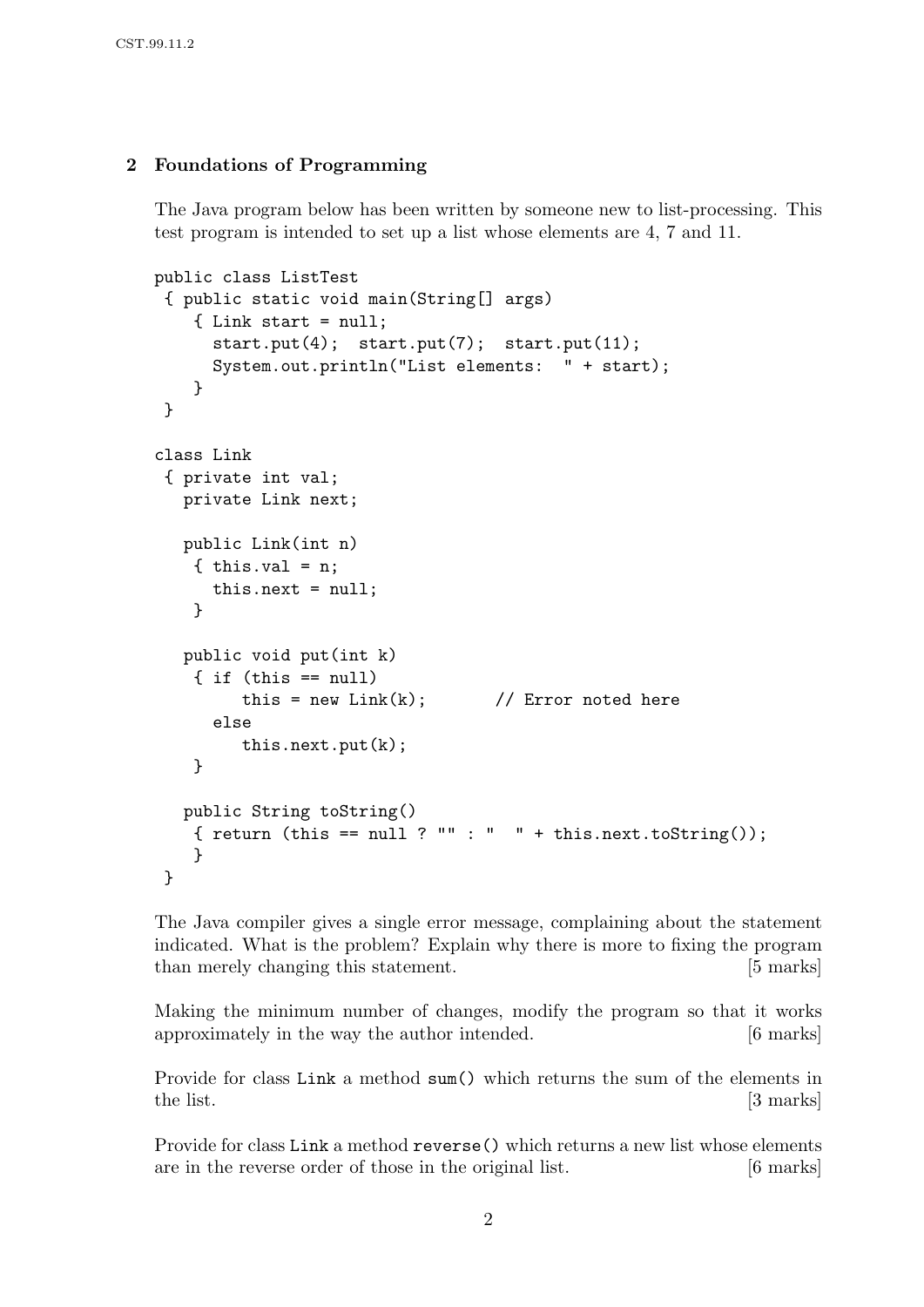# 3 Further Java

Describe the facilities in Java for restricting concurrent access to critical regions. Explain how shared data can be protected through the use of objects. [8 marks]

The built-in facilities for restricting concurrency in Java allow only one thread at a time to be executing within the critical region. A different approach is to distinguish shared and exclusive access to a critical region: any number of readers may share access at the same time, but only one writer may acquire exclusive access (excluding any readers while it does so).

Specify a MultiSync class in Java with methods to acquire and release both read and write access, and sketch its implementation. [6 marks]

Derive a MultiBuffer class that extends MultiSync with methods to store and read a data field, ensuring that any locks are released when a waiting thread is interrupted. Your example may use a simple data field such as an integer but you should explain why such an elaborate scheme of concurrency control is unnecessary in this case. [6 marks]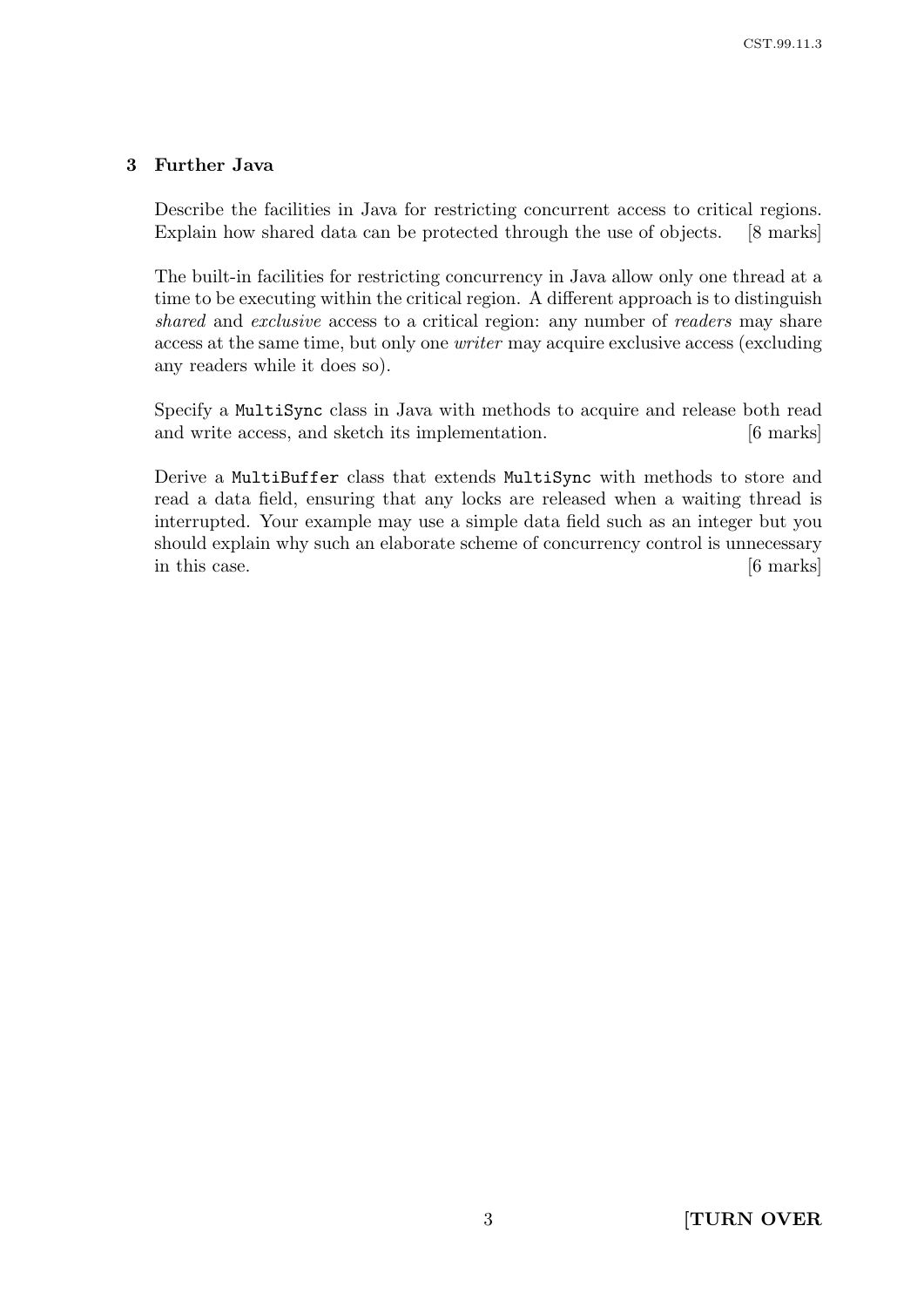# 4 Compiler Construction

It is commonly suggested that Algol-60 call-by-name can be modelled by passing a function as a call-by-value parameter. Show how a program containing a definition

int f(int x:name) { ... x ... x ... }

of f (where x occurs only in Ryalue context) and a call  $f(e)$  to f can be replaced by an equivalent definition and call using only call-by-value. [6 marks]

Most such explanations assume that the uses of x within f occur only in Rvalue context. However, Algol-60 also permits the equivalent of

```
int g(int x:name) { if (p) { ... x := x+1; x := -x; ... }
                        return x;
                  }
```
and calls like  $g(a[k()])$  which, when p is true, would have the effect of calling k() five times and consequent access to five (possibly different) subscripts of array a[]. Develop your explanation for the first part of this question to cover also the case of a call-by-name parameter being used in both Lvalue and Rvalue contexts. [Hint: note that when p is false then the actual parameter to g need not be an Lvalue, so you may need two parameterless procedure arguments ("thunks").

[8 marks]

Using the previous part or otherwise, give a translation of a definition and call  $h(e)$ using call-by-value-result (Ada in out mode) with no uses of the address-of  $(\&)$ operator other than those involved in call-by-name. Your explanation is allowed to deviate from call-by-value-result by allowing side-effects in e to take place twice. [6 marks]

#### 5 Data Structures and Algorithms

Outline the mechanism used in the Burrows–Wheeler block compression algorithm, illustrating your description by applying it to the string ALFALFA. [14 marks]

Briefly discuss the advantages and disadvantages of the Burrows–Wheeler algorithm compared with other commonly used compression methods. [6 marks]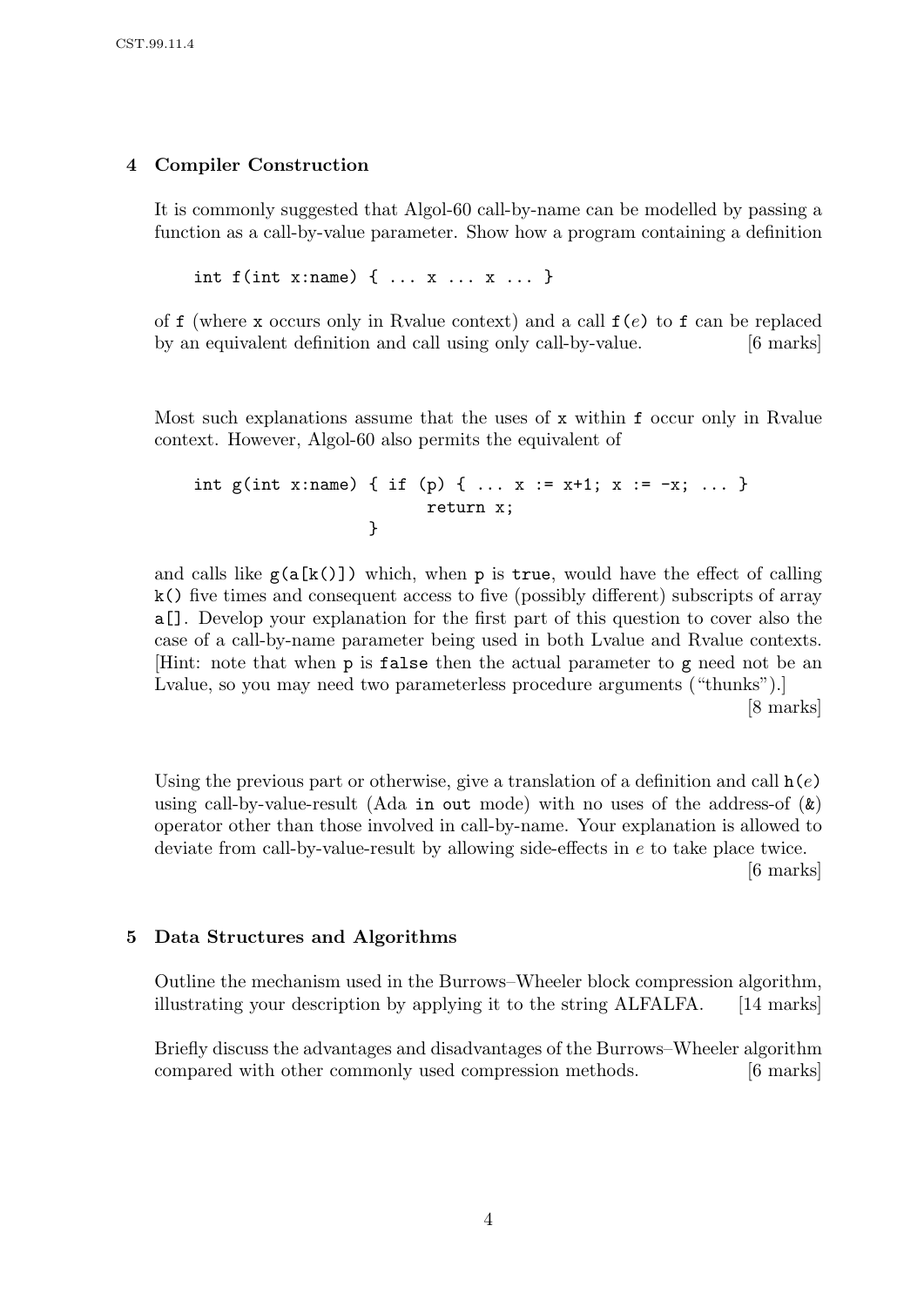### 6 Operating System Foundations

Producer and consumer processes interact via an N-slot cyclic buffer. Semaphores are defined and initialised as follows:

> $lock: semaphore := 1$  $spaces: semaphore := N$ *items* : *semaphore*  $:= 0$

For the following programs indicate where mutual exclusion and condition synchronisation are being attempted and explain how the system may fail.

| producer code           | consumer code     |
|-------------------------|-------------------|
| produce item            | WAIT (lock)       |
| WAIT (lock)             | WAIT (items)      |
| WAIT (spaces)           | remove item       |
| insert item             | $SIGNAL$ (spaces) |
| SIGNAL ( <i>items</i> ) | SIGNAL (lock)     |
| SIGNAL (lock)           | consume item      |
|                         |                   |

[8 marks]

Write a monitor to manage the N-slot buffer. Discuss why the problems you pointed out in the previous part do not arise in the monitor implementation. [12 marks]

#### 7 Operating System Functions

The following are three ways which a file system may use to determine which disk blocks make up a given file.

- (a) chaining in a map
- (b) tables of pointers
- $(c)$  extent lists

Briefly describe how each scheme works. [3 marks each]

Describe the benefits and drawbacks of using scheme  $(c)$ . [6 marks]

You are part of a team designing a distributed filing system which replicates files for performance and fault-tolerance reasons. It is required that rights to a given file can be revoked within T milliseconds  $(T \geq 0)$ . Describe how you would achieve this, commenting on how the value of  $T$  would influence your decision. [5 marks]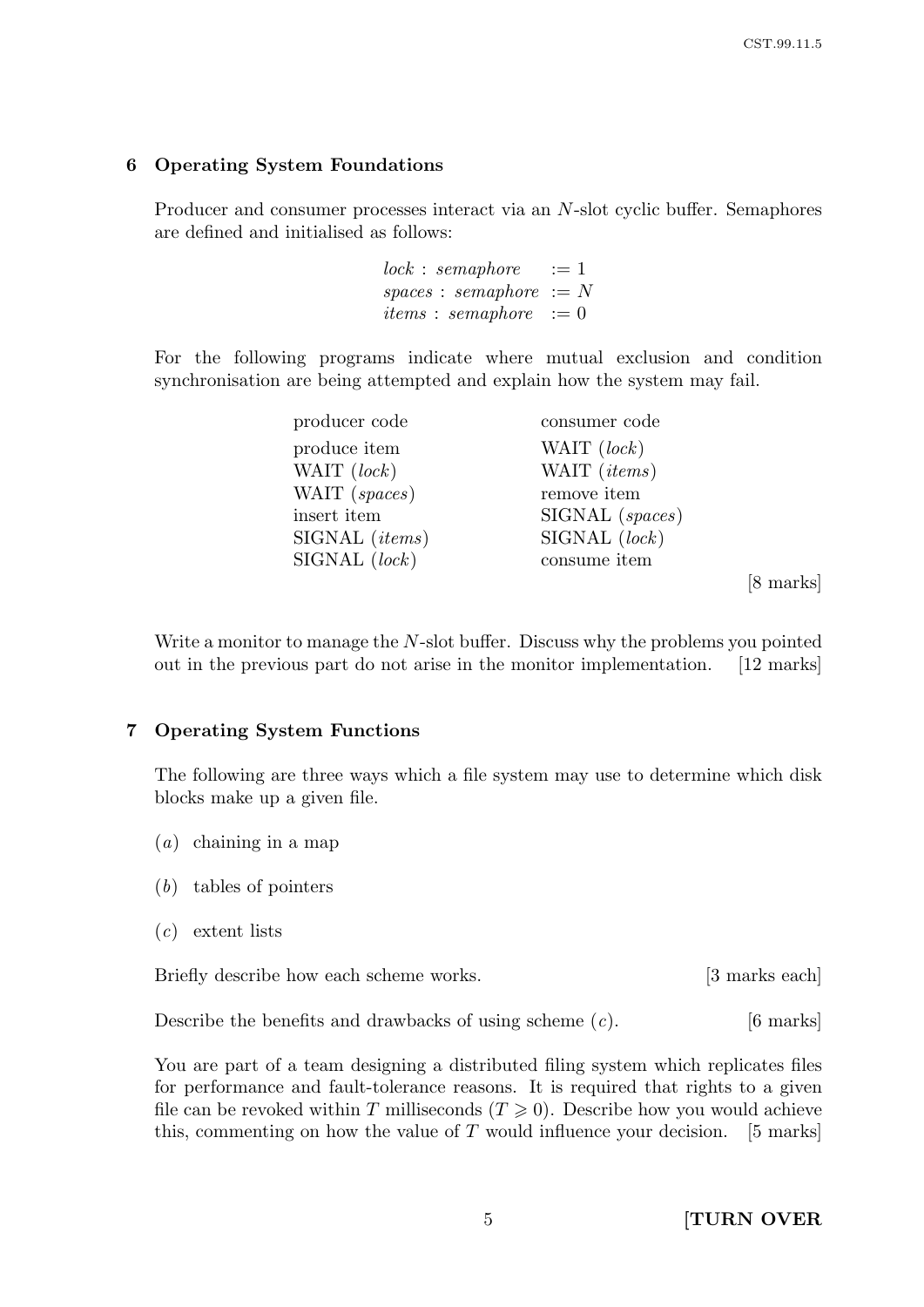## 8 Mathematics for Computation Theory

Let  $S$  be a finite alphabet. Define

- (*a*) the set of events  $E$  over  $S$
- (b) acceptance of an event  $E$  by a deterministic finite automaton (DFA)  $M$
- (c) the regular operators on events
- $(d)$  the set of regular events over S

[9 marks]

State Kleene's Theorem. [2 marks]

Suppose that the event E is accepted by an N-state DFA  $M \equiv (Q, S, \iota, f, A)$ . Show that if E is non-empty, then M must accept some word w such that  $\ell(w) < N$ . [5 marks]

Let regular events  $E, E'$  over the same alphabet S be accepted by DFA  $M, M'$ respectively. Show that it is decidable whether  $E = E'$ . [4 marks]

[If you use the Pumping Lemma it should be clearly stated.]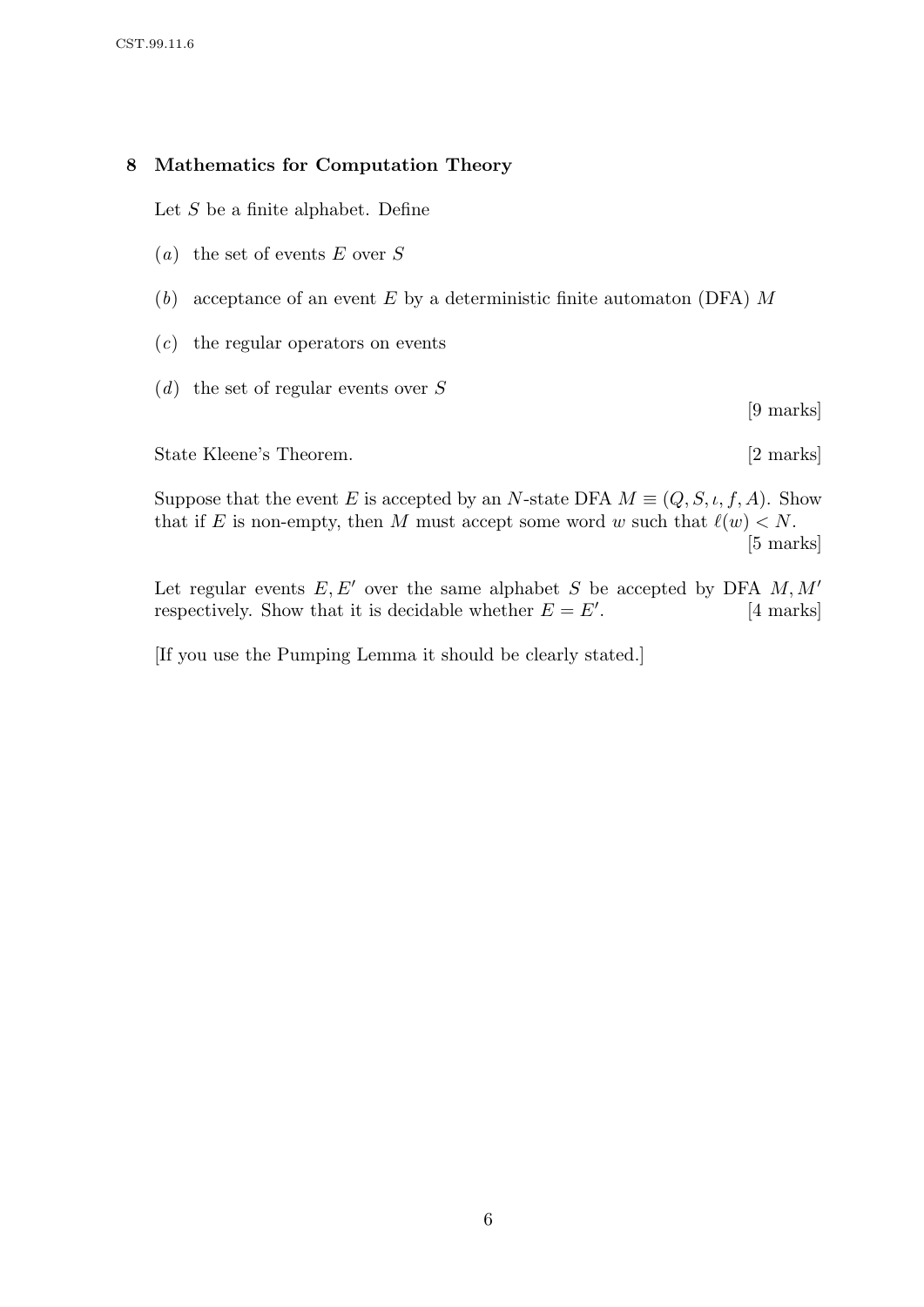#### 9 Computation Theory

Define the *primitive recursive* and *partial*  $(\mu-)$  *recursive* functions. [6 marks]

Suppose you are given a Turing machine with state set  $Q$  and  $k$ -symbol alphabet S whose action is defined by transition functions

| $q' = f(q, s) \in Q \; \uplus \; \{H\}$ |  | (disjoint union)     |
|-----------------------------------------|--|----------------------|
| $s' = r(q, s) \in S$                    |  | (replacement symbol) |
| $d' = d(q, s) \in \{L, R, C\}$          |  | (movement)           |

where the head moves to L or R on the tape unless  $q' = H$ , in which case  $d' = C$ and the machine stops.

Extend the action of the machine by an additional state symbol D so that for all  $s \in S$ ,

$$
f(H, s) = f(D, s) = D
$$
  

$$
r(H, s) = r(D, s) = s
$$
  

$$
d(H, s) = d(D, s) = C
$$

Show that the action of the Turing machine as extended in this way can be described by a primitive recursive function  $T(t, x)$ , where t is a step counter and x is a code specifying the initial configuration. [10 marks]

Hence show that computation by any Turing machine may be represented by a partial recursive function. [4 marks]

#### 10 Natural Language Processing

Write about *two* of the following. Describe how each technique can be used in the solution of a natural language processing (sub)task and the problems which remain.

- (a) Active chart parsing
- (b) Part-of-speech disambiguation using finite-state machines
- (c) Probabilistic context-free grammar
- (d) Plan recognition for discourse comprehension

[10 marks each]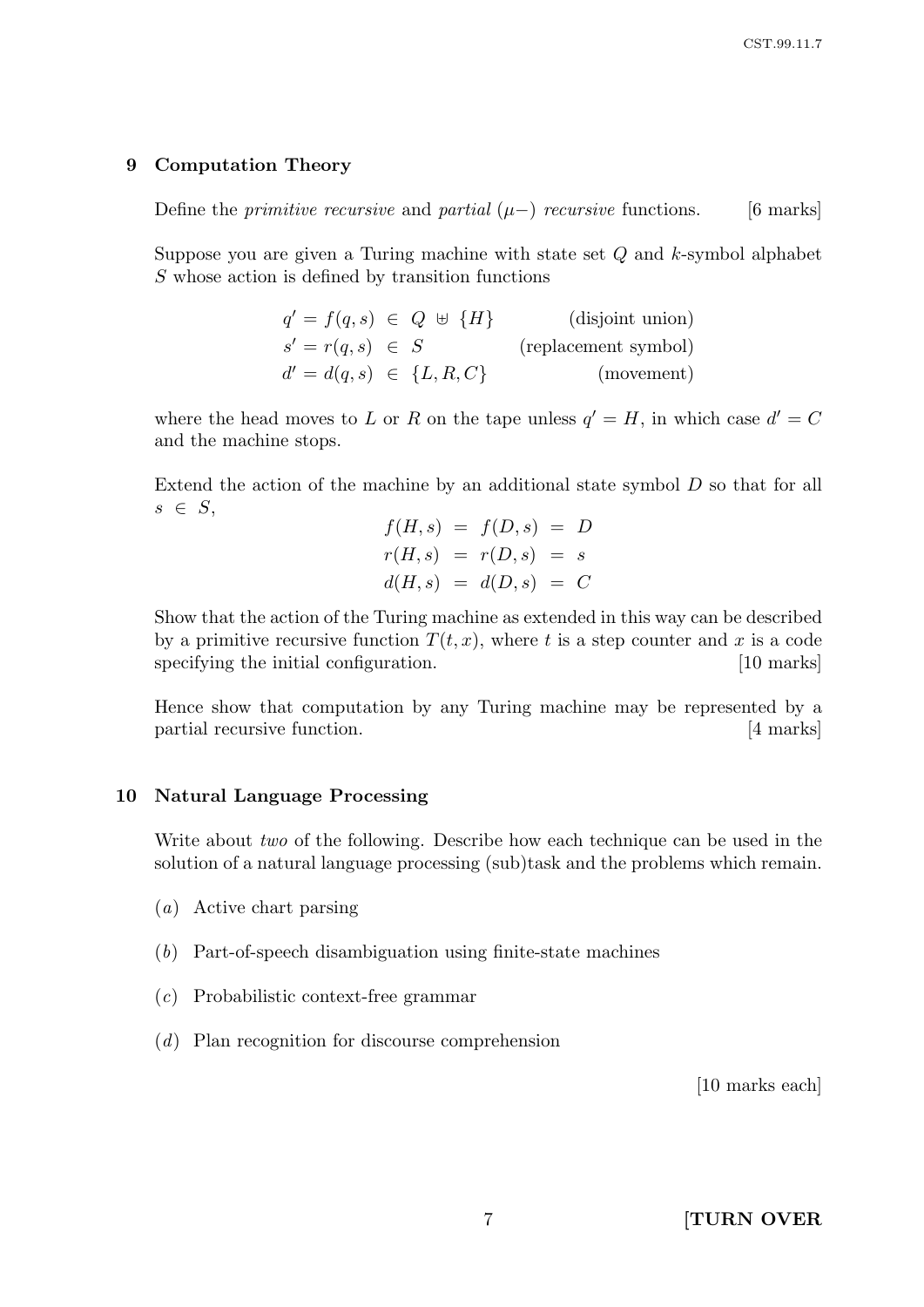# 11 Computer Graphics and Image Processing

Give the formula for a Bezier cubic curve.

Derive the conditions necessary for two Bezier cubic curves to join with  $(a)$  just  $C0$ -continuity and  $(b)$   $C1$ -continuity.

Give a geometric interpretation of each condition in terms of the locations of control points.

Explain (mathematically) why a Bezier cubic curve is guaranteed to lie within the convex hull of its control points. [8 marks]

Basic ray tracing uses a single sample per pixel. Describe four distinct reasons why one might use multiple samples per pixel. Explain the effect that each is trying to achieve, and outline the mechanism by which it achieves the effect. [8 marks]

Describe the differences in the computational complexity of the depth sort and binary space partition (BSP) tree algorithms for polygon scan conversion.

If you were forced to choose between the two algorithms for a particular application, what factors would be important in your choice? [4 marks]

# 12 Digital Electronics

An arbiter is a functional unit that allows requesters to lock resources while they are in use.

- (a) Describe the inputs and outputs of an arbiter for a single resource which has two requesters. [5 marks]
- (b) Describe two policies that the arbiter might implement when both requesters request the resource simultaneously. One of these should require some internal state. [5 marks]
- (c) Give a state diagram for a policy which requires internal state assuming synchronous operation. [5 marks]
- (d) Choose one of the policies in (b) and derive equations for outputs and next state control using any type of storage element you choose. [5 marks]